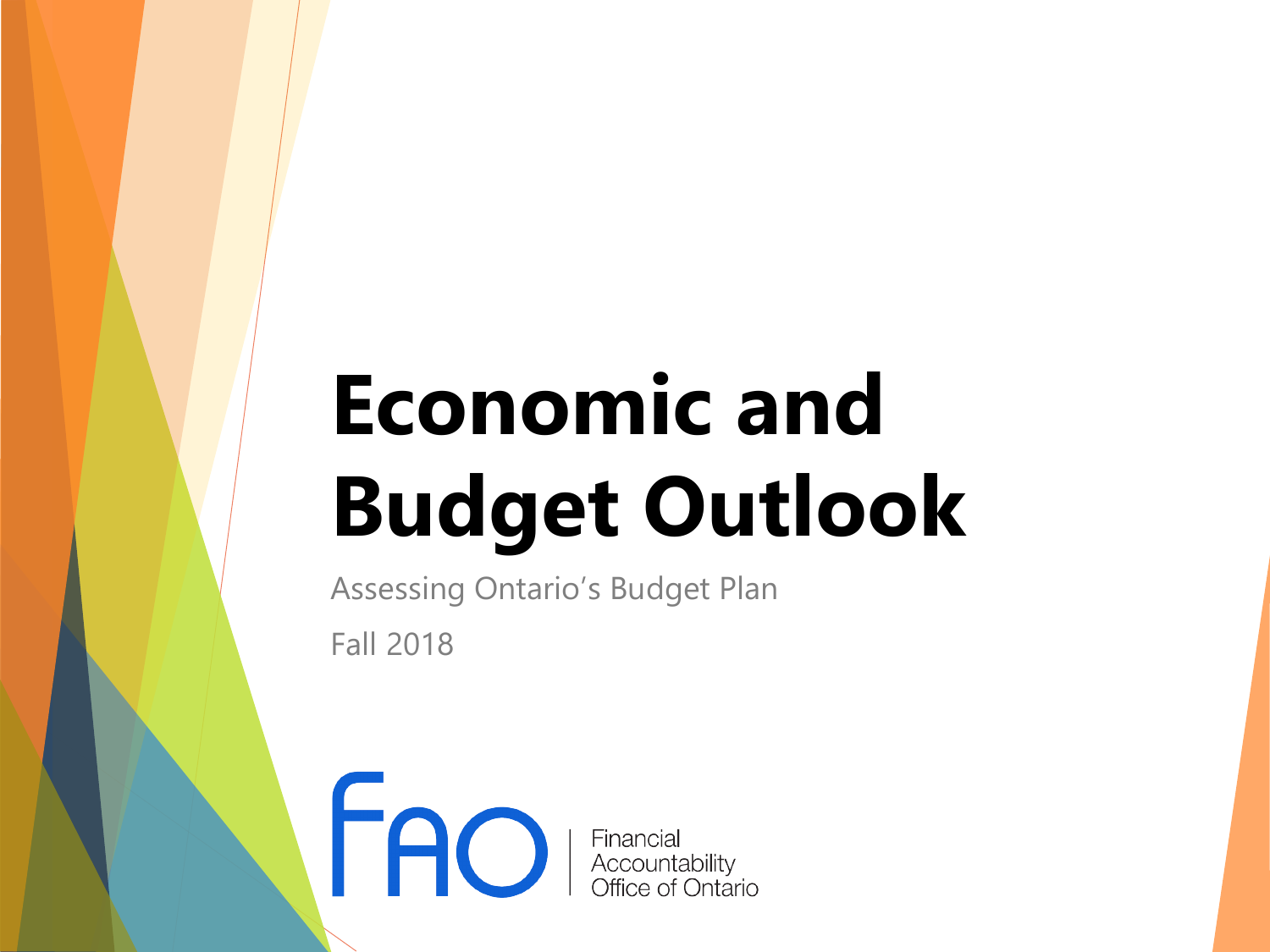# Background

 Ontario released the 2018 Ontario Economic Outlook and Fiscal Review (Fall Economic Statement) on November 15, 2018.



 The FAO's Economic and Budget Outlook (EBO) provides an independent assessment of Ontario's economic performance and budget outlook.



Financial Accountability Office of Ontario | fao-on.org 2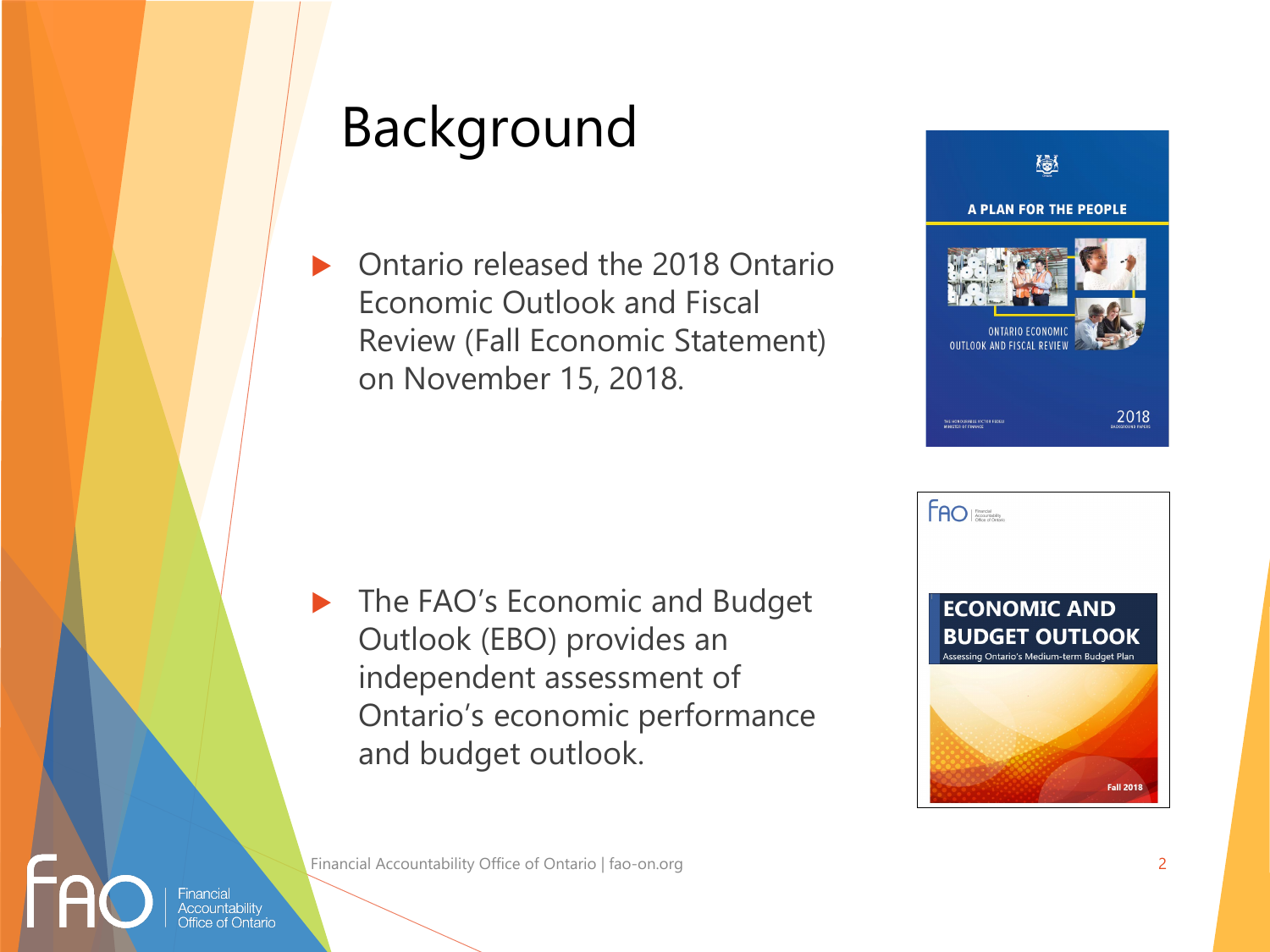# Ontario's budget deficit will more than triple in 2018-19.

**The sharp jump in** this year's deficit results from a significant increase in program spending combined with a decline in overall revenue.

#### FAO Projects a Sharp Increase in Ontario's 2018-19 **Deficit**



\* Deficit estimates are presented without the reserve. Source: Ontario Public Accounts, 2018 Ontario Economic Outlook and Fiscal Review (FES), and FAO.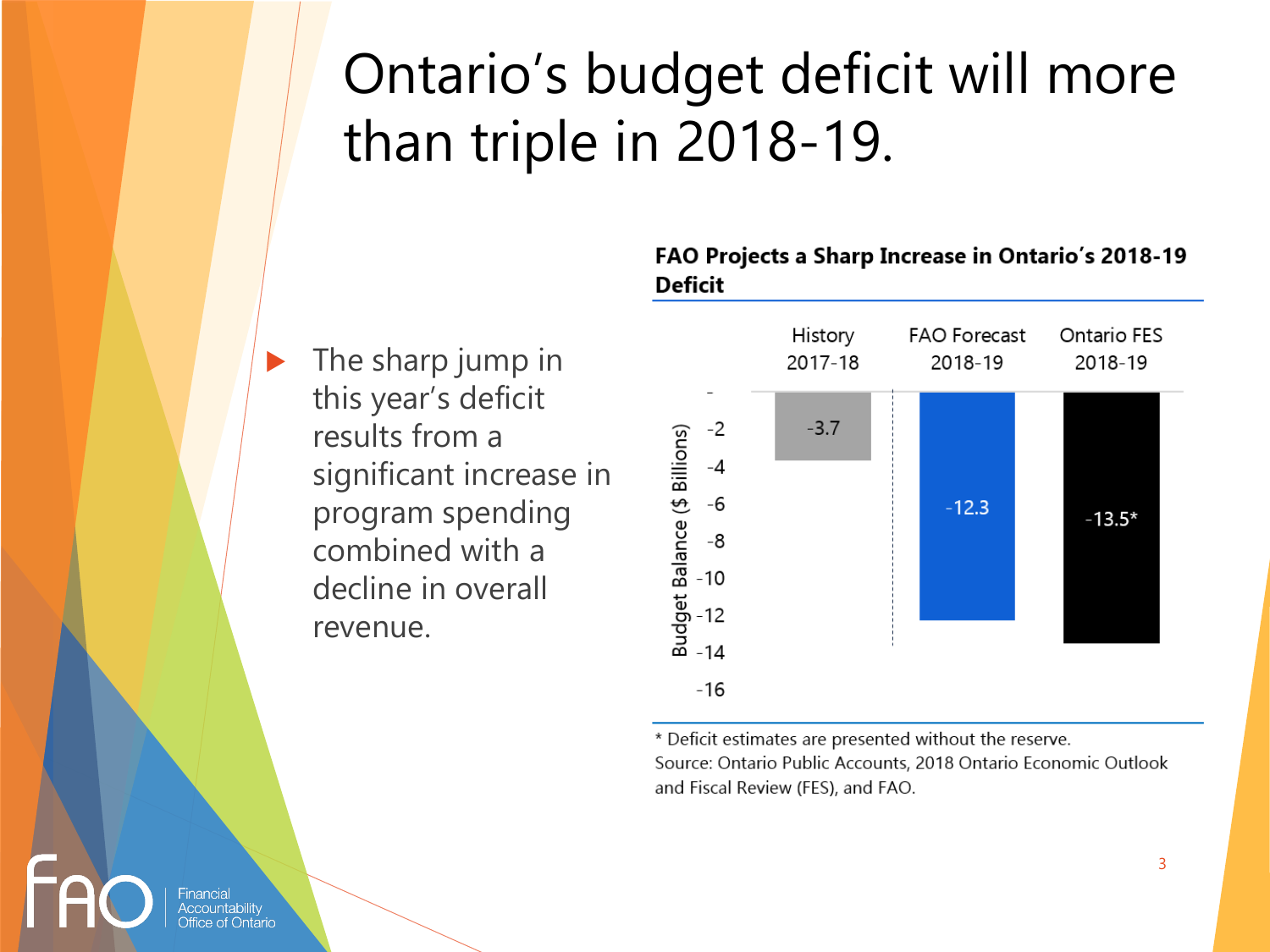## Economic Growth to Moderate

- ▶ Over the past four years, the Ontario economy has shown significant strength.
- However, most economic forecasters, including the FAO and the Ontario government, expect economic growth will moderate over the next several years





Source: Statistics Canada, Ontario Economic Accounts and FAO.

Financial Accountability Office of Ontario | fao-on.org 4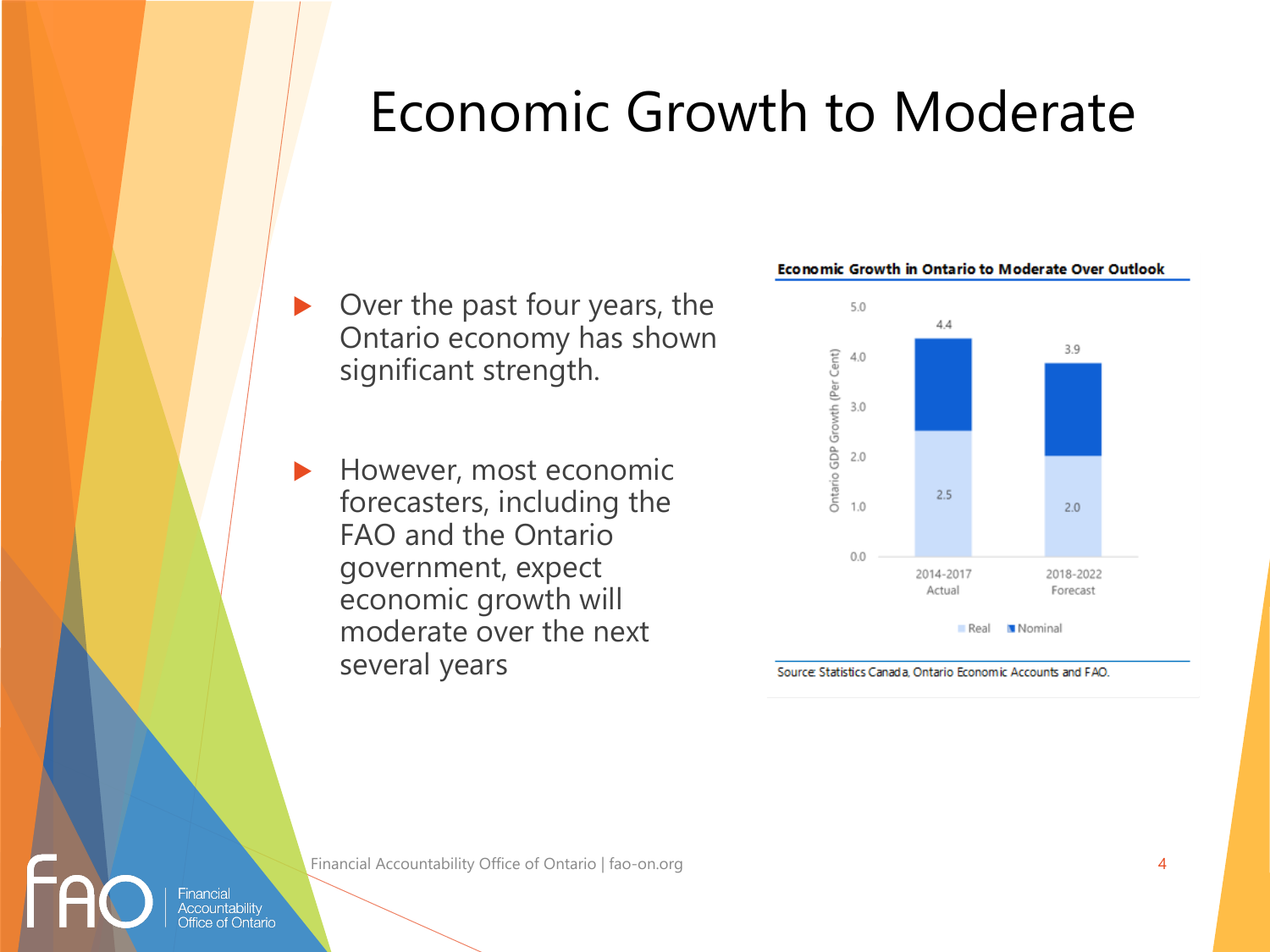### The Government Introduced a Number of Policy Changes…

- Changes since the 2018 Budget have included:
	- **Example 2** cancelling the cap and trade program
	- scaling back or cancelling new spending initiatives
	- reversing tax increases introduced in the Budget
	- **EXEDENT Introducing a low income tax credit and paralleling** business tax changes introduced by the federal government
- On balance, these policy changes, combined with a moderately weaker economic forecast have contributed to a larger deficit since the FAO's Spring outlook

5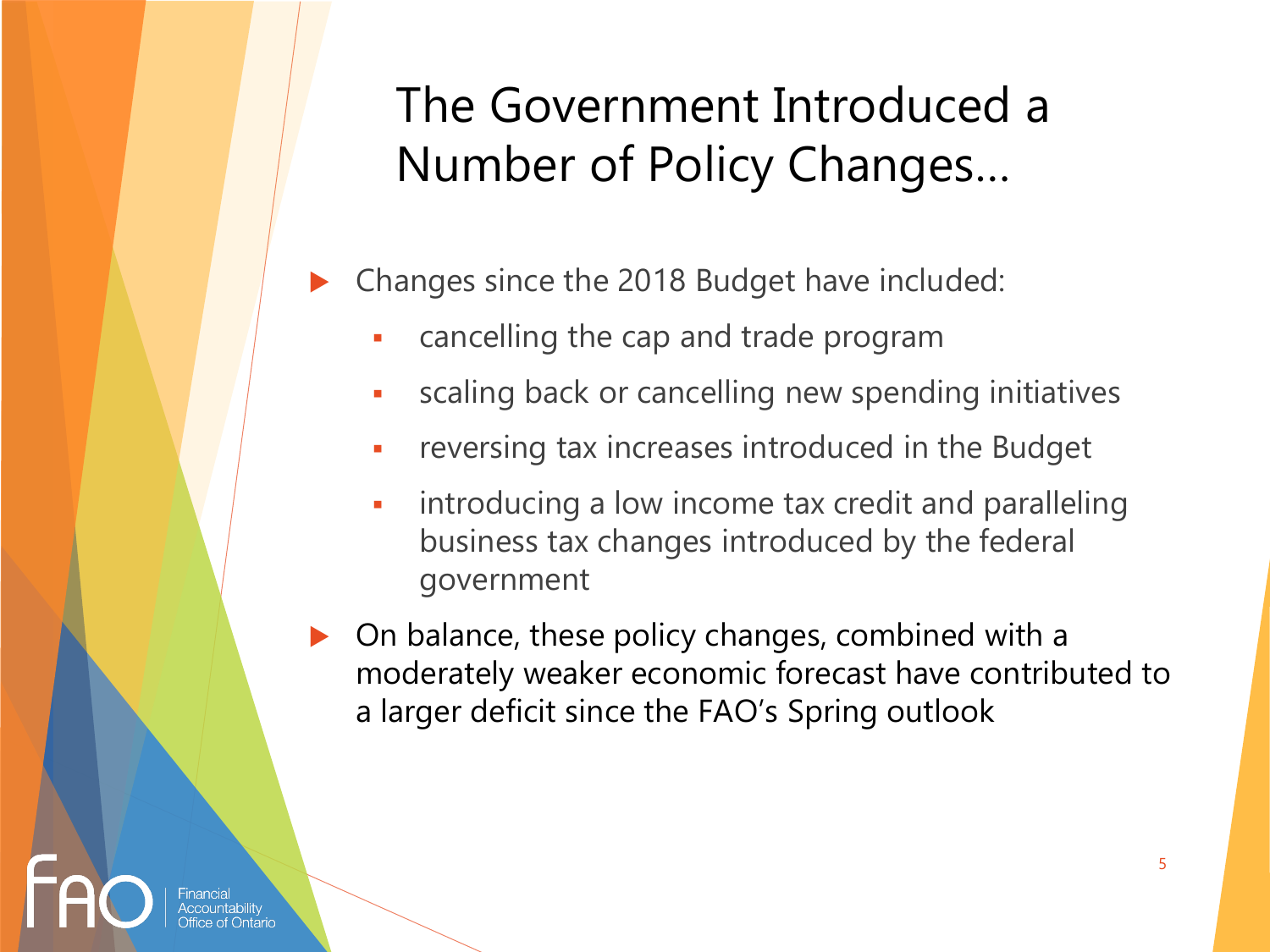### Policy changes, and a weaker economic forecast both contribute to the larger deficit outlook

#### Recent Policy Changes Increased Ontario's Deficit Over the Outlook



Note: Budget Balance is presented before reserve. The deficit for 2017-18 reflects 2017-18 Public Accounts. Numbers may not add due to rounding.

Source: Ontario Public Accounts, 2018 Ontario Economic Outlook and Fiscal Review, and FAO.

6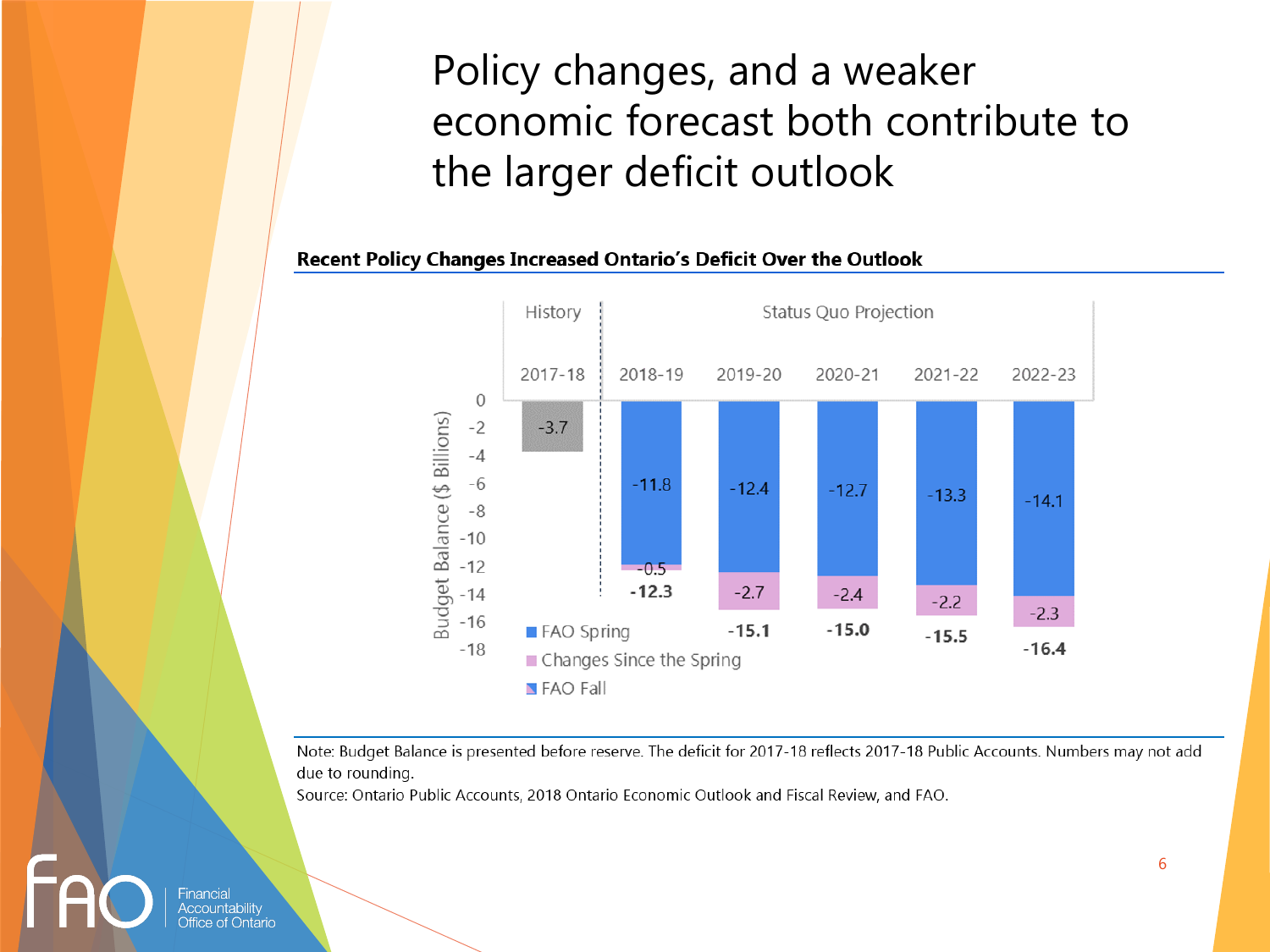#### Balancing the Budget Without Raising Taxes Would Require Spending \$850 Less Per Ontarian

Balancing the Budget Without Raising Revenue Would Require Spending \$850 Less Per Ontarian



Source: Ontario Public Accounts, 2018 Ontario Economic Outlook, and FAO